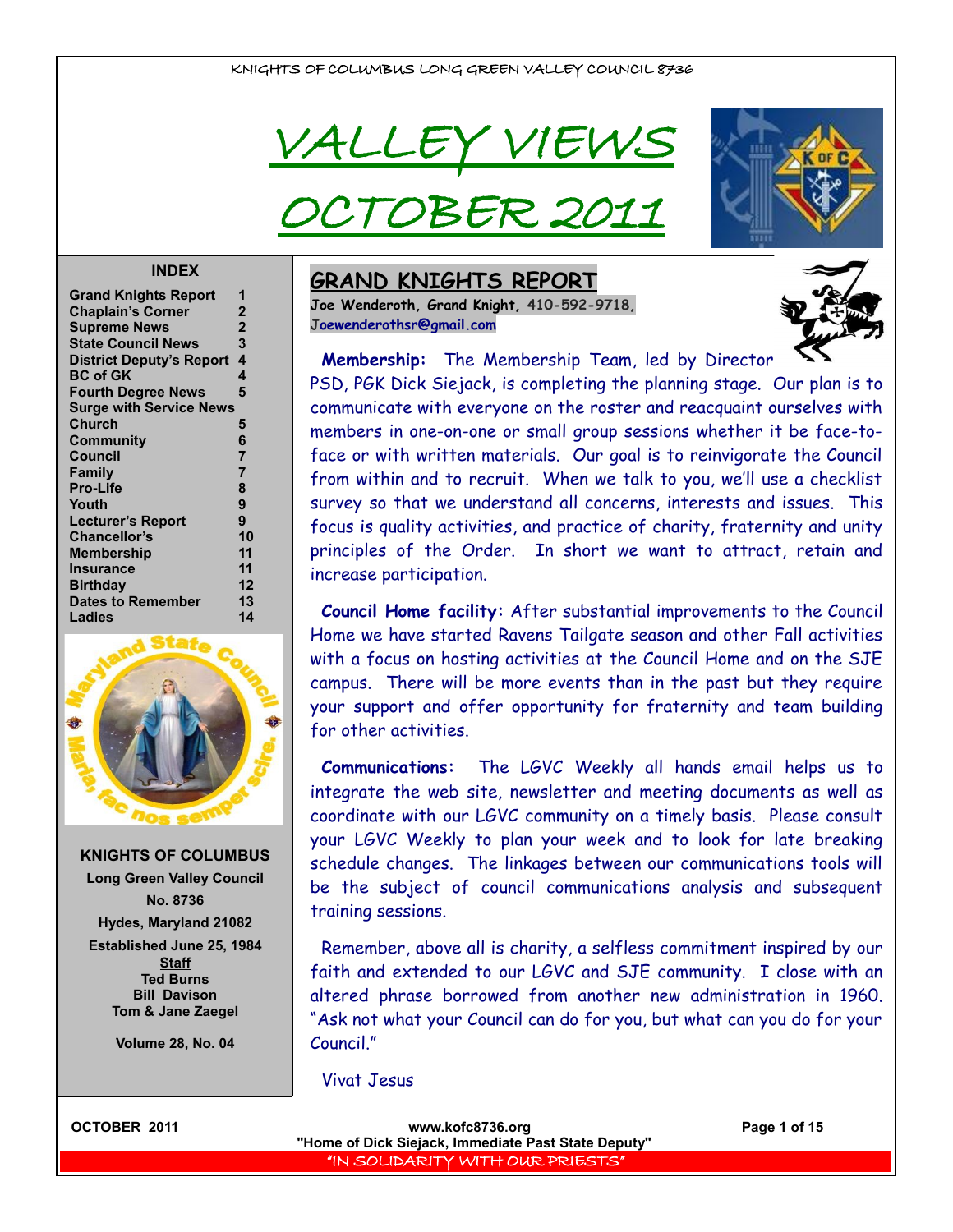

**CHAPLAIN'S CORNER**

**Msgr. Richard E Cramblitt**

The biggest news in the Church these days is the introduction of the revised Roman Missal. On the first Sunday in Advent the new English language Missal will be put into use around the world in every English speaking community. This is the most significant change in the Mass since the 1960's. The Missal has been retranslated from beginning to end with the aims of:

\*Bringing the English text into close conformity with the standard Latin text of the Mass; \*Creating a "sacred" language for use in worship, that is, a language of dignity and nobility suitable for the use of the Christian community when it addresses Almighty God in prayer; \*Recapturing the beautiful imagery and poetry that are in the Latin Mass but which have become lost in the translation into English;

\*Creating a single English Mass text for use in the entire English-speaking world, thus creating a stronger bond of unity in the Church;

\*Reasserting the place of music in the Mass.

The Knights of Columbus can play a particularly useful role in the introduction of the revised Missal. I am hopeful that Knights and the Knight's Ladies will enthusiastically receive the Missal, learn the new responses and speak them articulately, clearly and with vigor at whatever mass you attend. By doing so you will help those in the pews around you to learn the responses and have confidence in praying them. The Mass is a communal prayer. The better you personally pray the prayers of the Mass the more you support the entire Church gathered for that Mass.

Most of the changes in the text of the Mass that are new will be those words spoken by the priest. There are nine responses that you will need to learn as a member of the congregation. They are: The greeting; the penitential rites; the Glory To God; the Creed; the dialogue at the Preface; the Holy, Holy; the acclamations at the consecration; the sign of peace and the Lamb of God. In time these will come easily to everyone but you have a great opportunity in leading others from the beginning by the way you pray. Learn the responses! Pray them well!

## **SUPREME COUNCIL NEWS**

**In Service to One, in Service to All** 

#### Stalwart Partners

Of the many causes and charities of the Knights of Columbus, Special Olympics is one that is highly valued by individual members and garners a great amount of support. Since the first games were created in 1968 by fellow Knight Sargent Shriver and his wife Eunice Kennedy Shriver, Knights of Columbus members have been active and devoted supporters of Special Olympics.

Since those initial Special Olympics games, the Order at the state and local level has donated a

| OCTOBER 2011 | www.kofc8736.org<br>"Home of Dick Siejack, Immediate Past State Deputy" | Page 2 of 15 |
|--------------|-------------------------------------------------------------------------|--------------|
|              | "IN SOLIDARITY WITH OUR PRIESTS"                                        |              |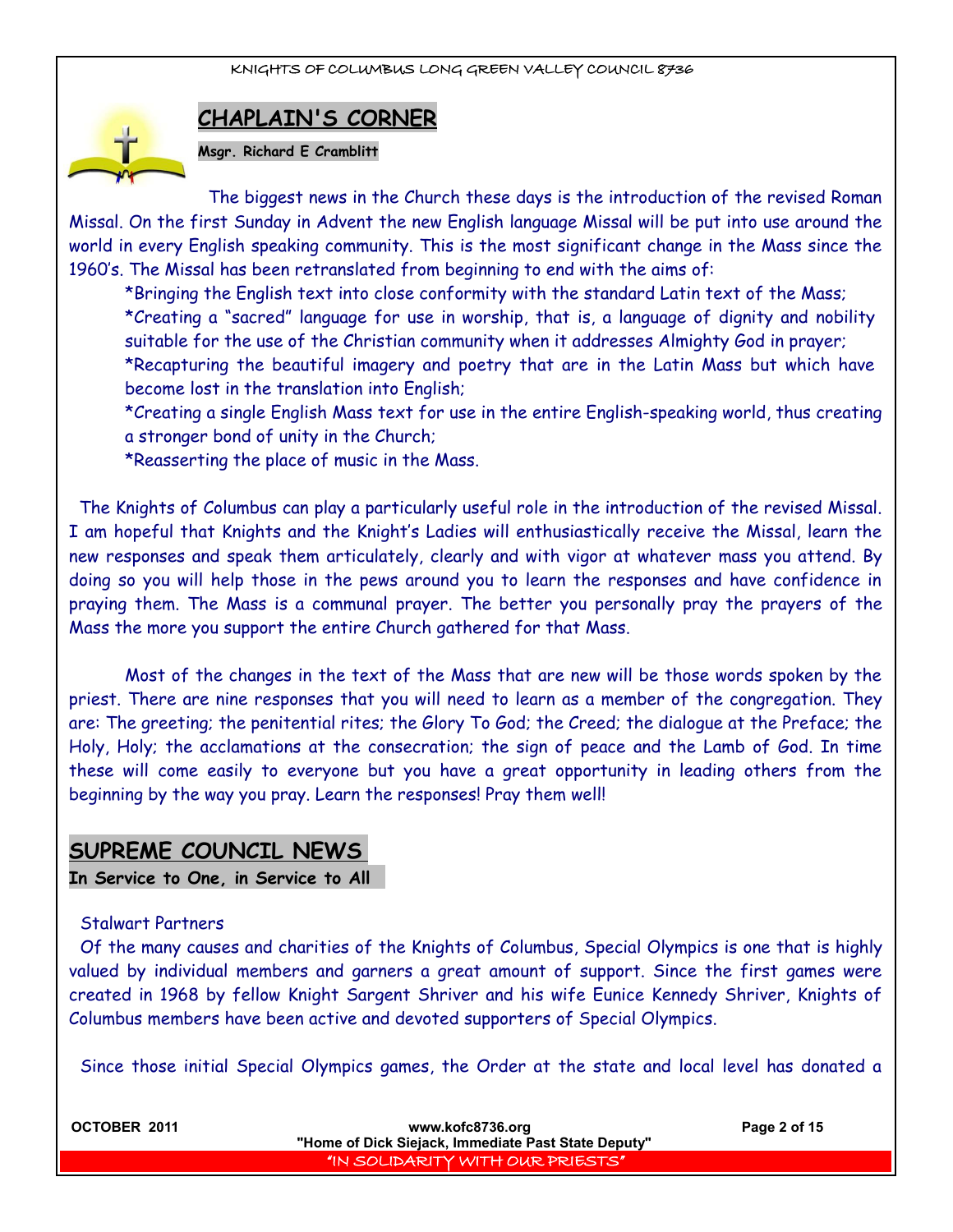cumulative total of \$61 million to support the organization.

Last year Knights raised \$2.8 million for the Special Olympics at all levels. Also, 2010 saw more than 74,000 Knights volunteering 268,000 hours of their time at more than 10,000 Special Olympics games and related events. The broad popularity of the Special Olympics within the Order is evidenced by the more than 3,600 councils participating in local Special Olympics events across the U.S. and Canada.

This partnership with Special Olympics is part of the Knight's commitment to assist people with intellectual disabilities. In addition to the more than \$3.3 million local councils donated to Special Olympics in 2010, they donated more than \$13 million to a host of other charities serving people with intellectual disabilities. Since 1980, the Knights have donated \$507.6 million to programs and charities advancing the cause of the intellectually and physically disabled.



## **STATE NEWS**

The Maryland State council is sponsoring an essay contest for our seasoned citizens. The theme this year is "MY FAVORITE MEMORY". Tell

us about a time when a child taught you an important lesson. Rules:

- 1. Eligibility: Contest is open to all male and female seniors sixty years of age and older.
- 2.All entries must be typed or computer printed, black ink, and double-spaced on standard
	- $8\frac{1}{2} \times 11$  inch white, unlined paper.
- 3.All entries must be 500 words or less.
- 4.All entries must be mailed via U.S. Postal Service. (Not E-mailed).
- 5.All entries must be received by the Chairman no later than February 15, 2012 to allow time for entries to be read and judged.
- 6.All entries will be returned to the Grand Knights of appropriate Councils for return to the authors.
- 7.No entry can be submitted that has been previously published or entered into another contest. (Honor system applies).
- 8. There is NO ENTRY FEE.
- 9.There will be one first place and one second and third place finishers for the entire State Family regardless of the division of the entrant's sponsoring council.
- 10.Sponsoring councils will also receive corresponding awards. Awards to be presented at the 2012 Maryland State K-C Convention.
- 11.All entries must include the typed or printed name and address of the author and the name and council number of the sponsoring/submitting council.

| OCTOBER 2011 | www.kofc8736.org<br>"Home of Dick Siejack, Immediate Past State Deputy" | Page 3 of 15 |
|--------------|-------------------------------------------------------------------------|--------------|
|              |                                                                         |              |
|              | "IN SOLIDARITY WITH OUR PRIESTS"                                        |              |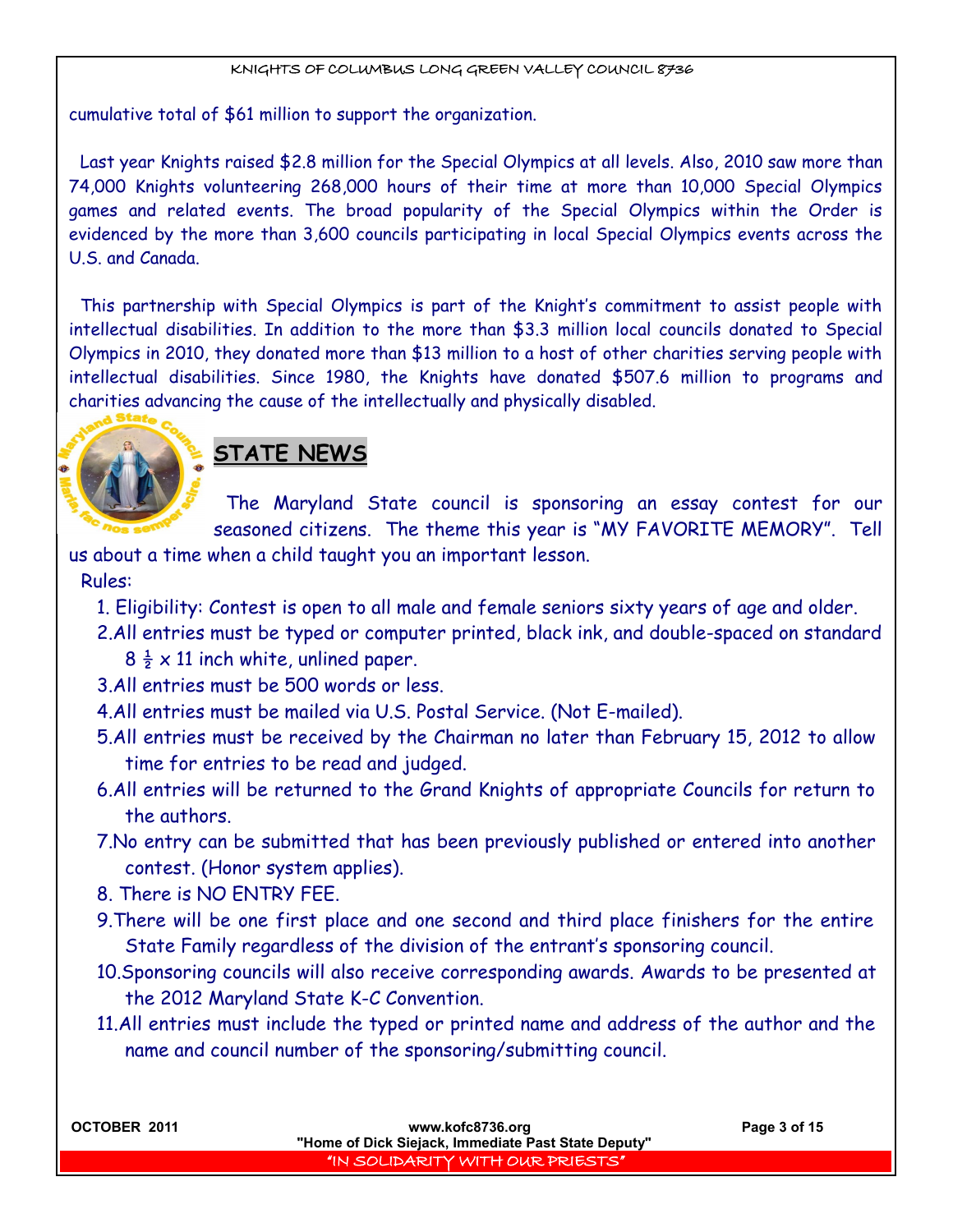All entries are to be sent to: Senior Citizen Activity Chairman Vernon Hawkins, FDD, PGK, PFN 1706 Terrapin Hills Drive Mitchellville, MD 20721

## **DISTRICT DEPUTY REPORT**

**Jim Cross, PGK, 410-893-1266, James.cross@comcast.net**

| $E\{v_1\}$ counter a ban-counter (numbers as of $\pi$ 17/2011) |                |                |                |               |
|----------------------------------------------------------------|----------------|----------------|----------------|---------------|
| Council #/Goals                                                | <b>New</b>     | Dropped        | Net Membership | Net Insurance |
|                                                                | <b>Members</b> | <b>Members</b> | Increase       | Increase      |
| $8736/13-5$                                                    |                |                |                |               |
| $9815 / 8 - 3$                                                 |                |                |                |               |
| $10100 / 8 - 3$                                                |                |                |                |               |
| $11372 / 17 - 6$                                               |                |                |                |               |
| <b>District Total</b>                                          |                |                |                |               |

Every Council a Star Council (numbers as of 9/19/2011)

Star District Goals 32 New Members; 12 Insurance Members

District Meeting at Fr Wolfe on Wed Oct 5. Easy way to get your Car Raffle Tickets and Activity Reports turned in at the Columbus Day Ball. Tentative Second Degree Team tryouts Sat AM Oct 8 or 15, Practice Sat. AM Nov 5.

A few key dates to remember: First Degrees Fr Wolfe Oct 17 and Long Green Nov 22, Second Degree Fr Wolfe Nov16, Third Degree St Joan of Arc Church in Aberdeen Fri. Oct 29, Columbus Day Ball Oct 8, State Soccer Shoot-out Nov 19.

Vivat Jesus! Jim Cross, District Deputy #4

#### **BALTIMORE CHAPTER OF GRAND KNIGHTS NEWS**

Vince Grauso, FDD, PGK, PFN, Chapter President

Baltimore Chapter Halloween party, Oct 29, Our lady Queen of Peace, 7PM - 11PM. Costumes required, adults only, prizes awarded. Menu and prize TBD

Baltimore Chapter Memorial Mass, please send your names of deceased GK and PGK for the period Nov 1st, 2010 through Nov 1st 2011 to VP Gary Gray. Mass will be at St Louis Chapel in Clarksville, 12500 Clarksville Pike. Mass begins at 730PM followed by a reception. Please invite the widows of the GKs and PGKs.

Apostleship of the Sea ribbon cutting ceremony. The Apostleship of the Sea expansion will be dedicated by Archbishop O'Brien on Oct 15th at St Rita Church in Dundalk at 11AM. The Knights

| OCTOBER 2011 | www.kofc8736.org<br>"Home of Dick Siejack, Immediate Past State Deputy" | Page 4 of 15 |
|--------------|-------------------------------------------------------------------------|--------------|
|              | "IN SOLIDARITY WITH OUR PRIESTS"                                        |              |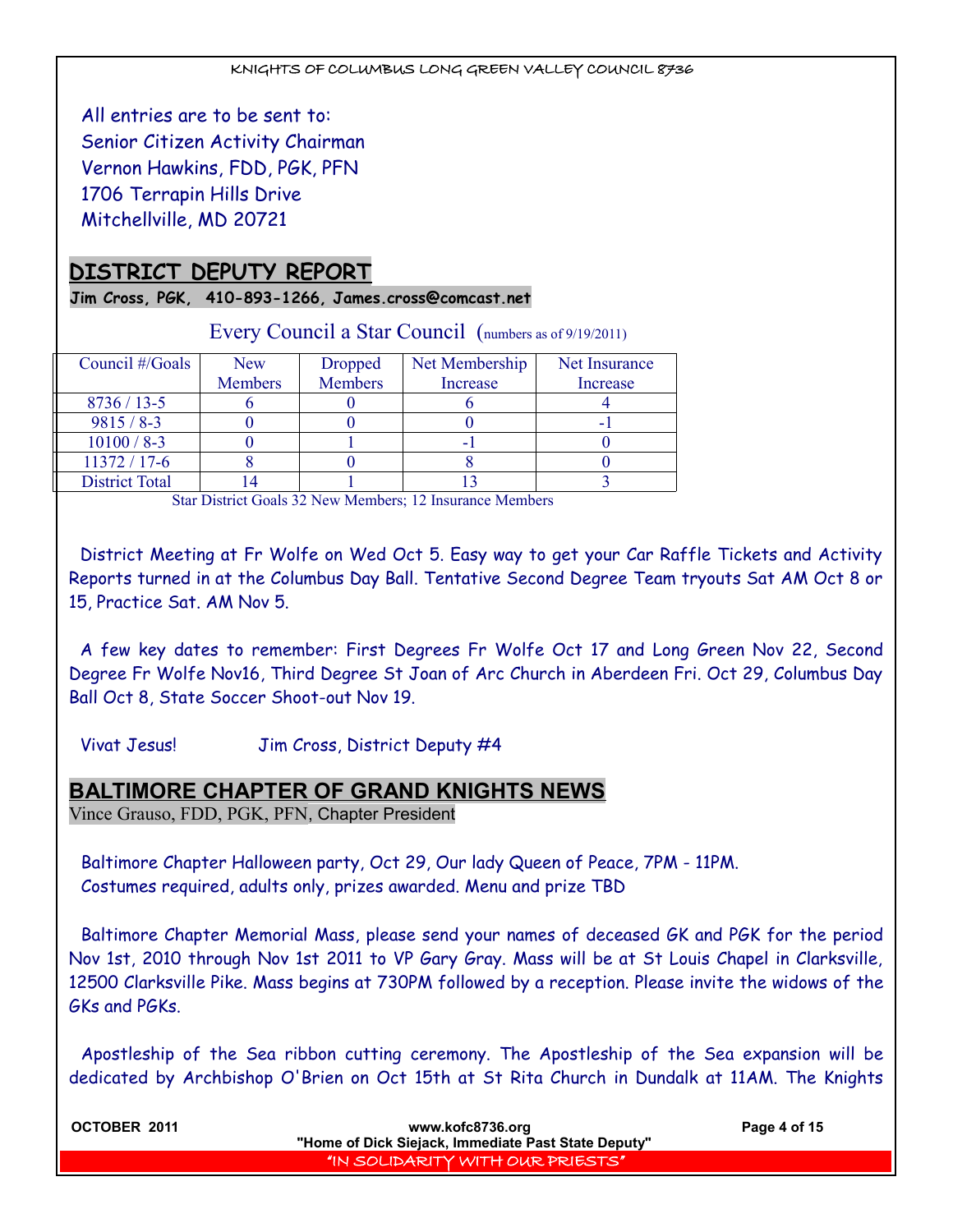need a good participation level to show Archbishop O'Brien and Msgr FitzGerald our support for the seafarer ministry. You need to RSVP to the Apostleship office if you are going to attend so the caterer can prepare for the reception.



### **FOURTH DEGREE NEWS Archbishop John Carroll Assembly 2378**

Our October meeting will be on Oct 20, 2011 at Fr. O'Neill Council in Lutherville at 7PM. It will be the Octoberfest. The November meeting will the the Annual Memorial Mass and reception at Long Green Valley Council.

## **PROGRAM DIRECTOR'S REPORT**

**Tom Zaegel PGK, 410-557-4465, [tomzaegel1@comcast.net](mailto:tomzaegel1@comcast.net)**

The pace is picking up with our fraternal activities and there are numerous opportunities for you brothers to share your time and talents. Please get involved and support or lead some of these activities over the next 3 months. We are especially still looking for someone to lead the Pro-Life Program area. This is a very important and highly visible area throughout our church, community, and our Order. Please give this your utmost consideration and step up to take the lead with me.

We will be preparing and submitting our first quarter reports for the State Surge with Service competition which is a key element to our achieving Star Council recognition. Program leaders need to get their drafts and supporting information to the Grand Knight and me by October 5<sup>th</sup> so that we can finalize and format for submittal to the DD on the  $8^{th}$ . Thanks for your timely support.

Thanks to John Canoles for his efforts at creating and leading the scavenger hunt, a new summer project. While this first one did not have heavy participation, those who did get into it had a great "family" experience. See the winners and more details in the Family section that follows.

And finally, there is a brochure and order-form included with the email / on-line edition of this newsletter for ordering Keep Christ in Christmas Cards. Please place your orders ASAP so we can submit and get them back in a timely manner for you. This is a council fund raising opportunity that we hope will help bring in additional funds for our charitable activities and donations. We will be selling throughout the church and school as well.



## **CHURCH ACTIVITIES**

**Pat Donohue, 410-941-5025,** [donohuepj@comcast.net](mailto:donohuepj@comcast.net)

#### **Catechetical Sunday**

We served breakfast/brunch (to include omelets, bagels, muffins, juice and coffee) to St. John's religious education instructors and staff on Sunday 9/18 between 8:30AM and

**OCTOBER 2011 WWW.kofc8736.org Page 5 of 15 "Home of Dick Siejack, Immediate Past State Deputy"**  "IN SOLIDARITY WITH OUR PRIESTS"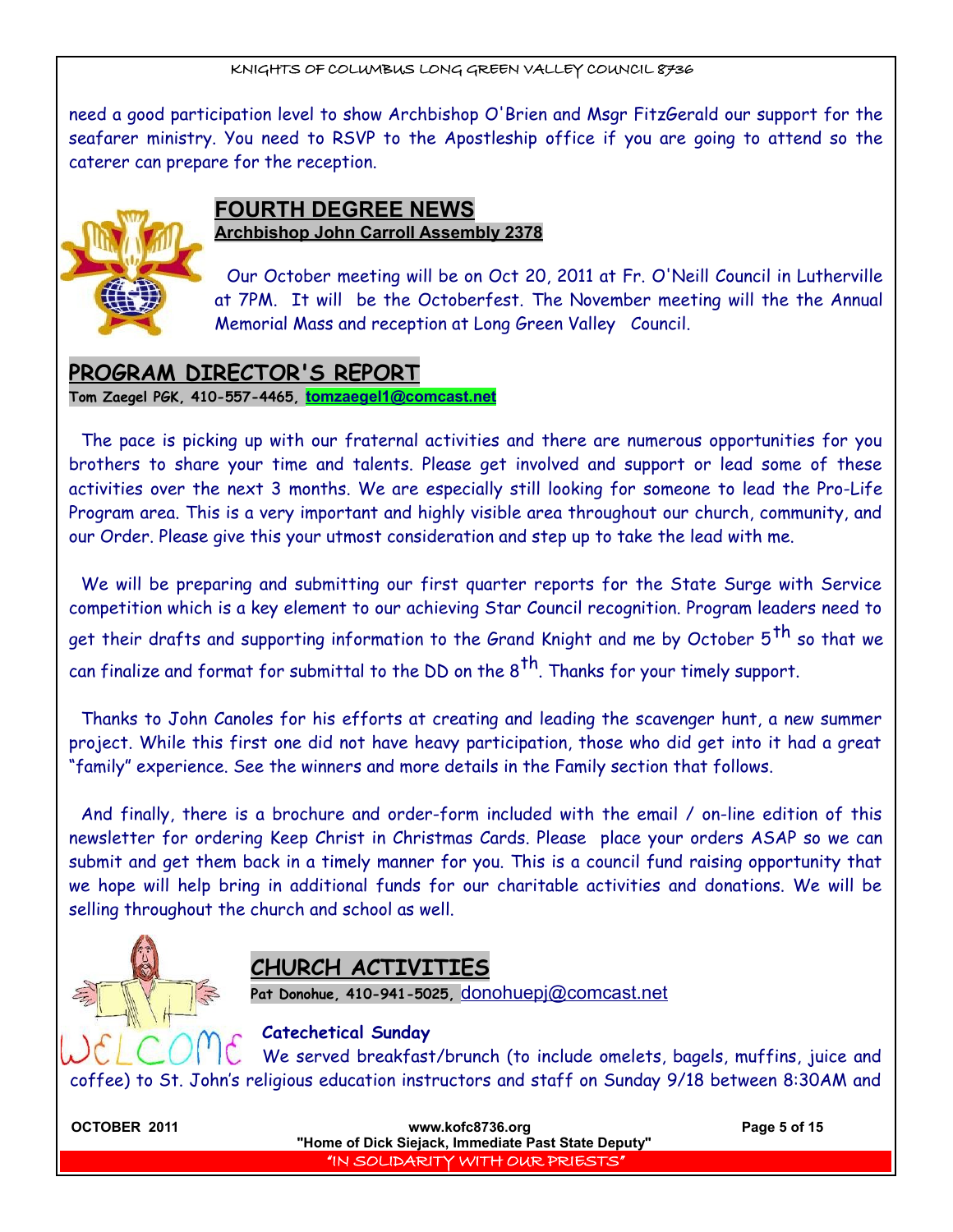12:30PM at the council home. We served approximately 20 adults and children including Monsignors Cramblitt and Woy. I would like to give special thanks to Theresa Konitzer for coordinating this event and Brother Knights Jim Schmidt, Chuck Bogdanowicz (our worthy omelet chef) , Tom Zaegel and Bob Renshaw as well as Marilyn Donohue for their help and support.

#### **Ministry Fair**

LGVC and the Knights' Ladies provided an attractive table top display at the SJE Ministry Fair on Saturday 9/24 and Sunday 9/25. The display was staffed by various participants before/after after all masses. Appropriate marketing materials and Form 100's were provided at our table. State car raffle tickets were also sold outside the church which gave us some additional exposure. It was a great opportunity to show our unity and all the things that we do for the St. John's community. Thanks to all who participated in this important parish event!!!!

## **5 th Sunday Mass**

LGVC will have our traditional 5th Sunday Mass at 9AM on Sunday October 30.. We will gather in the Narthex before Mass and sit as a group in reserved seating on the lector's side of the altar in front of the statue of Mary. We will also solicit volunteers to present the offertory gifts. Please wear you name tags and dress appropriately (with something green). Buffet breakfast will be served at the Council Home after mass. Please feel free to invite family members, friends and fellow parishioners. **This is a great opportunity to display our charity, fraternity, unity and parish support. We had an excellent turn-out in July – let's continue the momentum.** 

#### **Long Green Valley Concert Series (2011-2012 Season)**

Bon Appetit! – 3PM Sunday, October 9th – This event is free, but tickets are required. Reception to follow.

Godspell – 6PM Thursday, November 3rd – Dinner-theatre. Tickets are only \$10. Seating is limited. Dinner will be catered by the LGVC. We need volunteers to help plan, set-up, serve and clean-up for this important parish event. Please contact me at 410-941-5025 or donohuepj@comcast.net if you are interest in volunteering. . This is an excellent opportunity to support our parish and show our hospitality and culinary expertise.

## **COMMUNITY ACTIVITIES**

#### **Ray Dietz, Director, 410 592 5377, craytrek@comcast.net**

Our Semi-annual Blood Drive will be held on Saturday, November 19, 2011 from 7AM to 1PM at the St John's Parish Hall. Further information contact Ray Dietz at craytrek@comcast.net or cell = 410-790-7484. Help save a life. We need your support. We are also in need of a few good men to help that day. No skills are needed.

There are several projects coming up in the next couple of months:

1. Tootsie Roll Drive for our fund raising to support our special friends at Gallagher Center and

| OCTOBER 2011 | www.kofc8736.org<br>"Home of Dick Siejack, Immediate Past State Deputy" | Page 6 of 15 |
|--------------|-------------------------------------------------------------------------|--------------|
|              | I "IN SOLIDARITY WITH OUR PRIESTS" I                                    |              |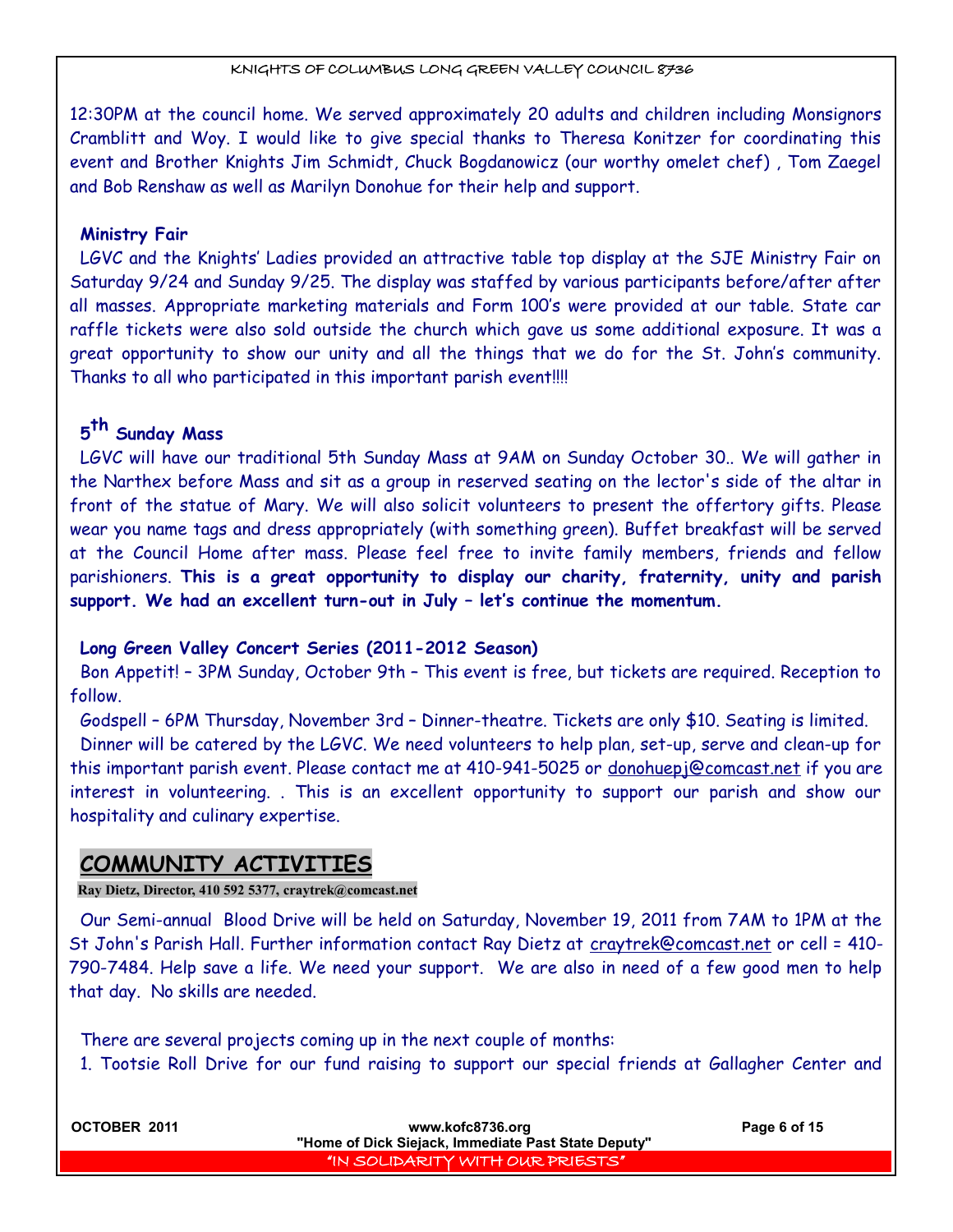Camp Glow. We are currently working on dates and locations. Please check the web site, email notifications and council email updates every Monday for more details when available.

2. Apple Picking and Distribution Projest - Brother Carroll McComas and his merry band of brother Knights will be conducting this program once again.....Date(s) TBD. Please contact Carroll, Tom Zaegel, GK Joe Wenderoth or me if you woule like to get involved in this project.

3. The Annual Thanksgiving Project will be starting later this month and John Mayni will be sending out his letter requesting donations. This is one of our greatest programs that has been cunducted for over 15 years. And if donations exceed the needs requested for Thanksgiving, we are then able to help out at Christmas and Easter. So please be as generous as possible when John comes calling.

Also, we have been invited to participate in the Blessing, Ribbon Cutting Ceremony for the Stella Maris International Seafarers Center in Dundalk on October 15th. This is the home of the Archdiocesan Apostleship of the Sea Ministry operated under the leadership of Msgr. John Fitzgerald. Archbishop O'Brien, currently our Apostolic Administrator, and Peter Davio, our Maryland State Deputy, will be participating in the 25 minute ceremony which starts at 11AM at St. Rita's Church next door.

## **COUNCIL ACTIVITIES DIRECTOR**

**Paul Weber, PGK, 410-879-0558, apaulweber@msn.com**

We will be celebrating "Octoberfest" on Saturday, October 15, 2011 featuring a traditional German dinner of salad, sour beef and dumplings, sausage, dessert and beverages. We will also have a "beer tasting" which will provide an opportunity to sample some of Germany's finest beers. This event will be held in the council hall following the 5 pm Mass at St. John the Evangelist. Cost is \$17.50 a person. All reservations and checks must be received by October 5, 2011. Checks are payable to KC #8736 and mailed to Paul Weber, 2223 Larchmont Dr., Fallston, MD 21047.

Coming attractions: On November  $19<sup>th</sup>$  we will have a Pot Luck dinner and movie night in the council hall and on December 17<sup>th</sup> there will be a Christmas Dinner at a local restaurant. Mark your calendars and plan to join us. Details will be available in next month's newsletter and at council meetings.



## **FAMILY ACTIVITIES**

## **SCAVENGER HUNT**

Our newest youth project took place over the summer and was recently completed after the start of school. 18 children



and their families registered to participate in the **Scavenger Hunt** program. Brother John Canoles prepared a list of over 50 challenging items for them to find and identify in the surrounding communities. It provided a great opportunity for the kids and their families to work and

| OCTOBER 2011 | www.kofc8736.org<br>"Home of Dick Siejack, Immediate Past State Deputy" | Page 7 of 15 |
|--------------|-------------------------------------------------------------------------|--------------|
|              | I'IN SOLIDARITY WITH OUR PRIESTS"                                       |              |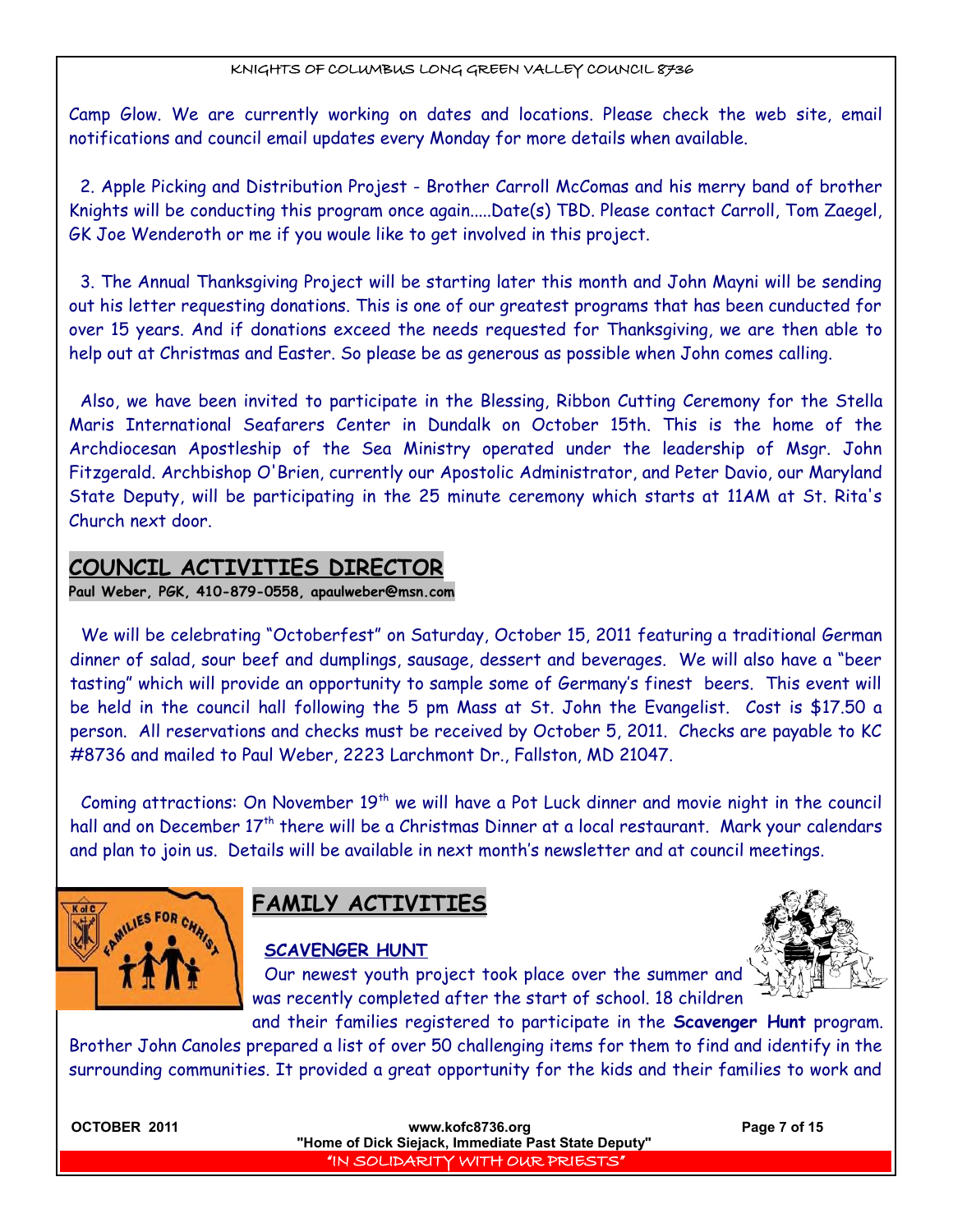have some fun times together. The prize winners are:

Grades 1 - 2.......Sebastian Schuler ............1st Place \$20 Grades 3 - 5.......Lukas Deuber..................1st Place \$20 Makaila Alcarese.............2nd Place \$10 Grades 6 - 8.......Josh Elliott.......................1st Place \$20 Conner Alcarese...............2nd Place \$10

TOP OVERALL SCORE WINNER was Josh Elliott, son of none other than our worthy Council Secretary Brother Bob, who won an additional \$10.

Awards will be presented following the school Mass on Thursday Oct. 6. Congratulations to all the winners and participants, and especially to John Canoles for creating and leading this new project.

#### FAMILY OF THE MONTH

The Family of the Month for September is the Tom Rowan family. Warden Tom Rowan has helped the Council in many ways and has become a core member of our organization. Currently Tom is chairing the car raffle ticket sales as he has done before. He is especially popular with the membership for his work with the kegerator for draft beer after meetings and at parish events.

Tom's wife, the popular Dana, has been President of the Ladies auxiliary as well as a valued contributor to Knights events.

Tommy Junior is a future Knight and is involved in many of our activities as well as working for the parish. Like his Dad, Tommy is a likely future Grand Knight.

Tom Sr. recently organized our Council trip to the Ironbirds game and is an important member of our Home committee where he helps with remodeling and repair projects in the Council Home. He is truly an asset to LGVC and so the Rowans are our September Family of the Month!

## **PRO-LIFE**

At our business meeting in September, our Chaplain and SJE Pastor, Msgr. Rick Cramblitt once again request the very proactive and robust efforts of our council in support of the Maryland Catholic Conference. There are several activities on the horizon where we can and will get involved. We will once again take the lead in soliciting the support of SJE parish and encouraging them to sign up for the email alert program as well as to follow the web site to keep abreast of activities affecting our faith and beliefs. We will need the support of all Brothers and their families to hand out forms and collect them at all masses on the weekend of October 8th & 9th. Additional announcements will be sent out via our email, web site, church bulletins and parish email and web site. Please make yourself available and support this project at a least at the mass you attend.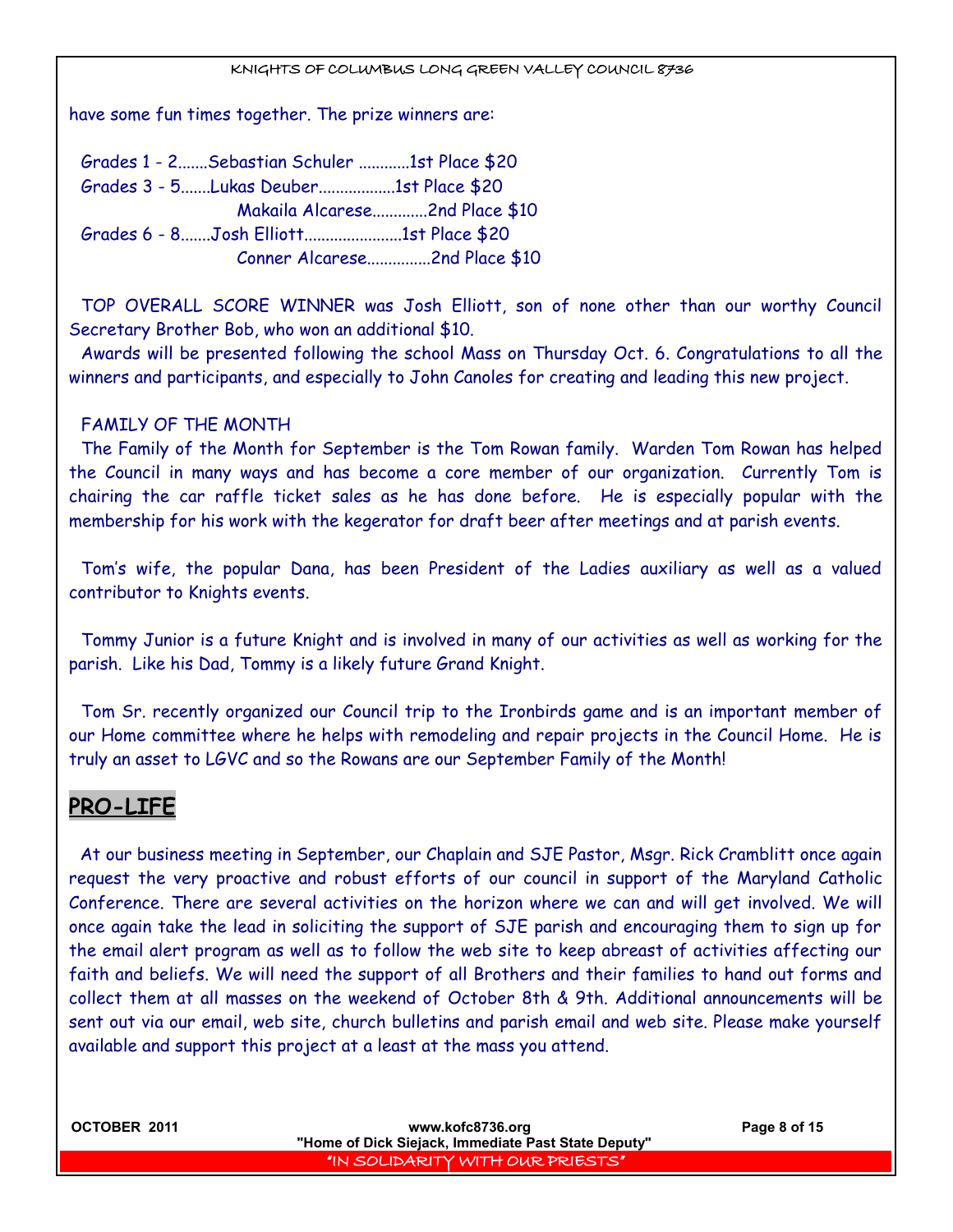There is also a program coming up on November 5th, from 8:30 to 1:00 pm in Annapolis. It is ADVOCACY DAY 2011. The purpose is to organize and prepare for the 2012 legislative session, and especially for the MCC Lobby Night in Annapolis that takes place on February 20th. Msgr. Rick participated in this effort last year, and this is the most proactive way to show our strong support and/or disagreement with some of the legislation and pending considerations. Please mark your calendars and do your best to get involved and participate on these dates. You are also encouraged to sign up ASAP for the MCC email communications via the link [http://www.mdcathcon.org.](http://www.mdcathcon.org/)

There is also a new MD State Council initiative for Pro-Life activities called "Linkages". The purpose is to promote local council support and foster effective relationships between local Pregnancy Support Centers and K of C Councils in their area. Each council is requested to establish a proactive "link" with any of the 40 approved PSC's in Maryland. And we have one right in our back yard in Bel Air……..Birthright. Our Knights Ladies of Long Green have had projects supporting them in the past. It's time for us to get on board and take this to the highest level. We need your leadership and support. So please volunteer to get involved in this very worthwhile initiative.

## **Youth Activities**

 **Joe Owens PGK, Phone: 410 557 6860, e-mail: kcjto@comcast.net**

Dates and details of the **Soccer Competition** are still being coordinated with St. John the Evangelist School and also possibly with Harford County Rec council. We will need volunteers to help, and will be sending out information and requests as soon as it is available.

We will also be conducting the **Keep Christ in Christmas Poster contest** again this year. The plan is to kick it off on Nov. 7th and have the posters returned by Nov. 28th. We will then judge them and submit to the State Competition by the due date of Dec. 2nd.

## **LECTURER'S REPORT**

**Chuck Bogdanowicz, PGK, 410-592-5913, Chuckbog@msn.com**



Chris Deaver did a presentation on the coming changes to the Roman Missal at our social meeting in September. It was very informative and well received by the membership. Try to attend a meeting this month to see what might be next. I will try to have some good stories…

As always, I am interested in any programs or speakers you might want to have and welcome any suggestions. Please feel free to contact me if you have any contacts or leads.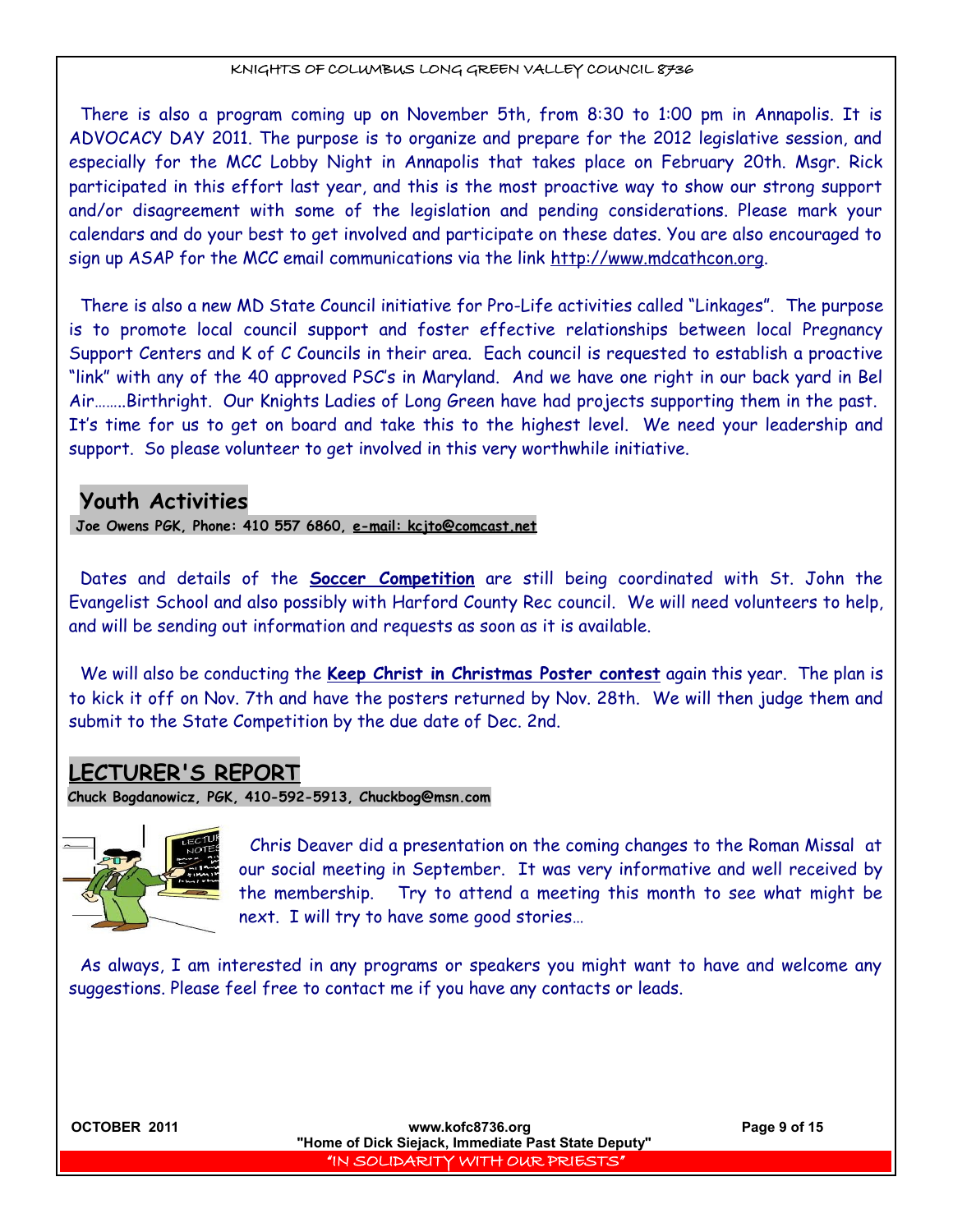## **CHANCELLOR'S REPORT**

**Bob McGraw, Work 410-887-1828, Cell/Text 443-299-7732, E-mail: [rsmcgraw@verizon.net](mailto:rsmcgraw@verizon.net)**

Feel free to contact me if you know of any brother or family member that is in need of prayers.

Please continue to pray for the following:

#### **Brothers:**

John Robinson Msgr. John Collopy George Thuman Bill Loeffler James Brayton Joe Owens

#### **Relations:**

Tory Robinson, Wife of Brother John Robinson Nancy Pfister, Mother of Brother Ed Pfister and Grandmother of Brother Jimmy Greene Angela Sallese, Sister of Brother Mike Sallese Kevin Landefeld, Son of Brother George Landefeld Louis Landefeld, Brother of George Landefeld Liz Pippin, Wife of Brother Harry Pippin Julia Schmidt, Daughter In-Law of Brother Jim Schmidt Sr. Rose Schmidt Granddaughter of Brother Jim Schmidt Sr.

#### **Deceased:**

Barbara Hartka, wife of brother Ted Hartka

**NOTE:** We have no system of routinely identifying those people whose health has improved to the point that they no longer need to be on the prayer list. Consequently, at the end of each quarter, we will delete all names that have been on the list for three or more months. Anyone with a request should contact the Chancellor, Bob McGraw, at either of the above addresses and they will be listed/reinstated on the prayer list.

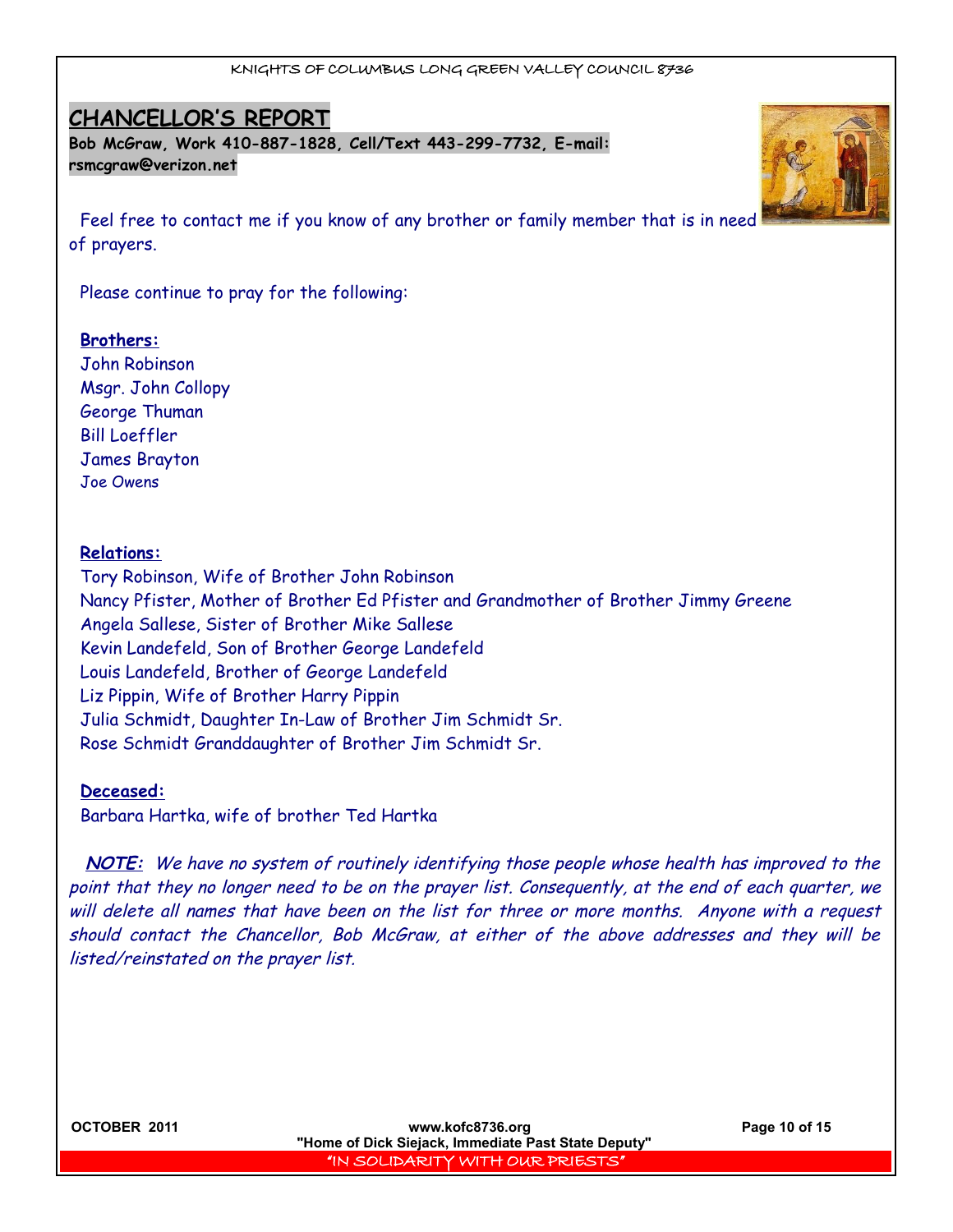### **MEMBERSHIP REPORT**

**Dick Siejack, IPSD, 410-557-9298, [rvsiejack@aol.com](mailto:rvsiejack@aol.com)**

#### Brothers,

A special congratulations to Brothers Michael G. Bathon, Douglas B. Byerly and John L.Walega Sr. who took their 2nd Degree at Notre Dame Council on 9/22/11. We wish them well on their journey into Knighthood and encourage all our Brother Knights to continue to complete this journey. Please note there will be a 2nd Degree at Bel Air Council on Monday 10/3/11 and at Fr. Wolfe Council on 11/2/11. A 1st Degree is scheduled at Fr. Wolfe Council on 10/17/11. If you plan to attend, you must notify Grand Knight Joe Wenderoth or any of the membership team.

**Membership/Retention is everyone's job…..365 days a year!** With that thought in mind, we will have a **Membership Blitz** at St. John's Church on the weekend of 10/22 and 10/23/11. Brother Knights will speak at each Mass on the value of Membership in LGVC Knights of Columbus. It is very important and I urge your presence after each Mass to greet and talk with potential members and their families. Please wear your name badges and be prepared to hand out **KofC information. Thanking you for your follow-up!.**

Have you asked a Catholic man and his family to join our Council? Are you carrying a **Form #100 Membership Application** with you at all times? Why not plan to invite a Catholic man and his Family to attend one of our Council activities and let them share our fraternal spirit. I know they will want to join.

"May the good Lord continue to touch your hearts with love and mercy."

Vivat Jesus

## **INSURANCE**

**Mark Bateman, 410 340 8561, [mark.bateman@kofc.org](mailto:mark.bateman@kofc.org)**

Making the Insurance/Charity Connection

When thinking of our Order's highly rated insurance program, one might have the tendency to think of the Order's Insurance operations as completely separate from the Order's Fraternal operations. Some may think they are two distinct entities, with two distinct sets of goals and ambitions. In reality, the Order's Fraternal and Insurance operations work side by side on all fronts.

For example, when the order makes an investment decision we have a three way litmus test to determine whether to put money in that direction:

**OCTOBER 2011 WWW.kofc8736.org Page 11 of 15 "Home of Dick Siejack, Immediate Past State Deputy"**  "IN SOLIDARITY WITH OUR PRIESTS"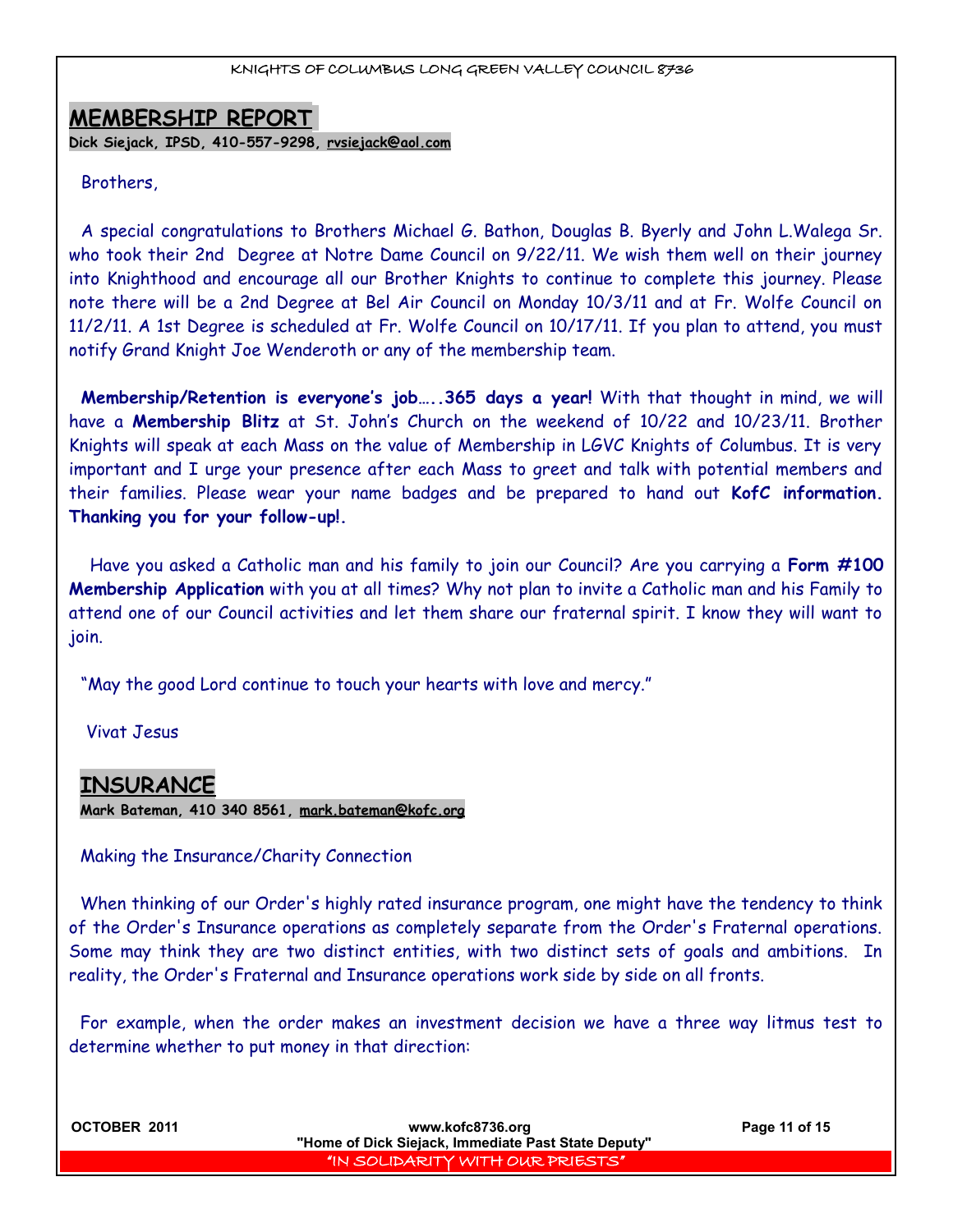1. Is it good for the Brother Knight who is investing his funds with us?

2. Is it good for the Order in general? Will it allow us to continue funding our Fraternal and Charitable operations as an organization?

3. Is it good for the Charitable beneficiaries of the Order's works? Will we be able to help the people who depend upon us for help each year? Will we be able to continue to lobby and support Catholic values and issues that are big picture in scope?

The Order's Fraternal and Insurance operations were one united front when Fr. McGivney founded the Knights of Columbus. Today is no different-just much larger in scope. When you do business with the Knights of Columbus you are not just helping your family-you are helping all those that the Knights of Columbus Fraternal and Charitable tentacles reach out to.

## **OCTOBER BIRTHDAYS**

| od Bless (       | <b>Vince Wheeler</b>  | 05 |
|------------------|-----------------------|----|
| ON YOUR BIRTHDAY | <b>Randy Keiser</b>   | 08 |
|                  | <b>Mike Sallese</b>   | 11 |
|                  | <b>Frank Gonce</b>    | 13 |
|                  | <b>William Kanotz</b> | 13 |
|                  | <b>Mike North</b>     | 15 |
|                  | Mike Karlinchak       | 18 |
|                  | <b>Charles Elbert</b> | 24 |
|                  | <b>Matt Lewis</b>     | 27 |
|                  | <b>Greg Sibiski</b>   | 29 |
|                  | <b>Rich Knauer</b>    | 31 |
|                  | <b>Gene Messenger</b> | 31 |
|                  |                       |    |

**ANNIVERSARIES**

Chris & Kathy Phillips 04-(26 years)

**OCTOBER 2011 www.kofc8736.org Page 12 of 15 "Home of Dick Siejack, Immediate Past State Deputy"**  "IN SOLIDARITY WITH OUR PRIESTS"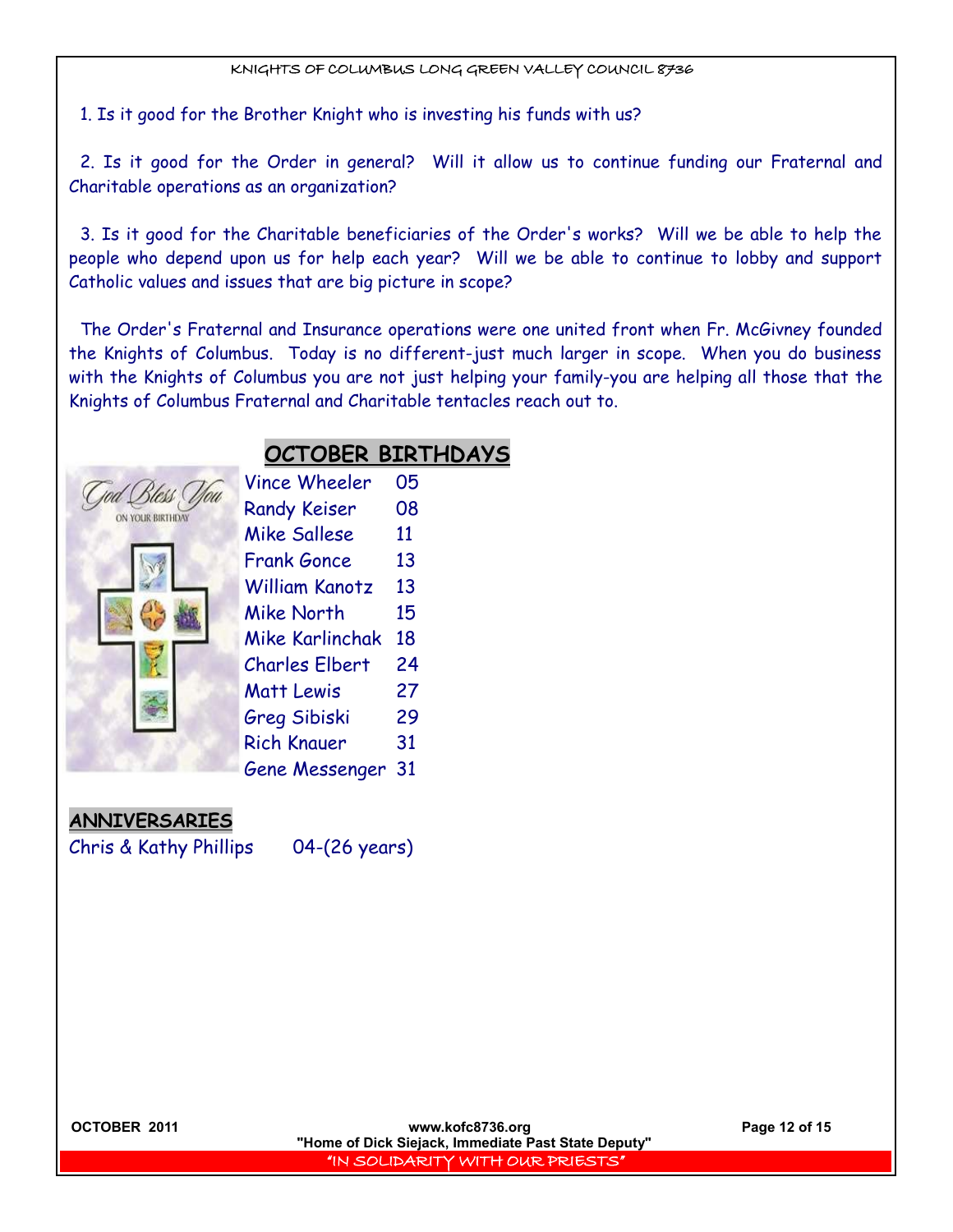## **DATES TO REMEMBER**

| DATE DAY     |           | <b>TIME</b>    | <b>ACTIVITY</b>                                     | LOCATION            |
|--------------|-----------|----------------|-----------------------------------------------------|---------------------|
|              |           |                | <b>OCTOBER</b>                                      |                     |
| 04           | Tues.     |                | <b>Knights Ladies Meeting</b>                       | <b>Council Home</b> |
| 06           | Thurs.    | 7:00PM         | <b>Officers Meeting</b>                             | <b>Council Home</b> |
| 08           | Sat.      |                | <b>Columbus Day Ball</b>                            | LaFontaine Blue     |
| 11           | Thurs.    | 8:00PM         | <b>Business Meeting</b>                             | <b>Council Home</b> |
| 13           | Thurs.    | 8:00PM         | <b>BCGK Meeting</b>                                 |                     |
| 15           | Sat.      | 6:00PM         | Octoberfest Council Home                            |                     |
| 16           | Sun.      | 4:00PM         | <b>Tailgate Party-Texas</b>                         | <b>Council Home</b> |
| 20           | Thurs.    | 8:00PM         | <b>ABJC Assembly Meeting</b>                        |                     |
| 22/23        | Sat./Sun. | All Masses     | <b>Membership Blitz</b>                             | St. Johns Church    |
| 25           | Tues.     | 8:00PM         | <b>Social Meeting</b>                               | <b>Council Home</b> |
| 27           | Thurs.    | 7:00PM         | November officers Meeting                           | <b>Council Home</b> |
| 28           | Fri.      |                | Halloween/HASA Trunks and Treats                    | St. Johns School    |
| 30           | Sat.      | 5:00PM         | "Fifth" Sunday Mass                                 | St. Johns Church    |
|              |           |                |                                                     |                     |
| November     |           |                |                                                     |                     |
| 01           | Tues.     | 7:00PM         | <b>Knights Ladies Meeting</b>                       | <b>Council Home</b> |
| 03           | Thurs.    |                | No Officers Meeting-See Oct. 27 above               |                     |
| 05           | Sat.      | <b>8AM-1PM</b> | MCC Catholic Advocacy Day                           | Annapolis           |
| 06           | Sun.      | 8:20PM         | Tailgate party - Steelers                           | <b>Council Home</b> |
|              |           |                |                                                     |                     |
| 08           | Tues.     | 8:00PM         | <b>Business Meeting</b>                             | <b>Council Home</b> |
| 10           | Thurs.    | 8:00PM         | <b>BCGK Meeting</b>                                 |                     |
| 11           | Fri.      |                | <b>Veterans Day</b>                                 |                     |
| 13           | Sun.      |                | <b>State Memorial Mass</b>                          |                     |
| 13           | Sun.      | 4:05PM         | Tailgate Party - Seahawks                           | <b>Council Home</b> |
|              |           |                |                                                     |                     |
| 17           | Thurs.    | 8:00PM         | <b>ABJC Assembly Meeting</b>                        |                     |
| 19           | Sat.      | 7AM/1PM        | <b>Blood Drive</b>                                  | Parish Hall         |
| 22           | Tues.     | 8:00PM         | <b>Social Meeting</b>                               | <b>Council Home</b> |
| 24           | Thurs.    |                |                                                     |                     |
|              |           |                | <b>Thanksgiving Day</b>                             |                     |
| 24           | Thurs.    | 4:00PM         | Tailgate Party-49ers                                | <b>Council Home</b> |
| OCTOBER 2011 |           |                | www.kofc8736.org                                    | Page 13 of 15       |
|              |           |                | "Home of Dick Siejack, Immediate Past State Deputy" |                     |
|              |           |                | "IN SOLIDARITY WITH OUR PRIESTS"                    |                     |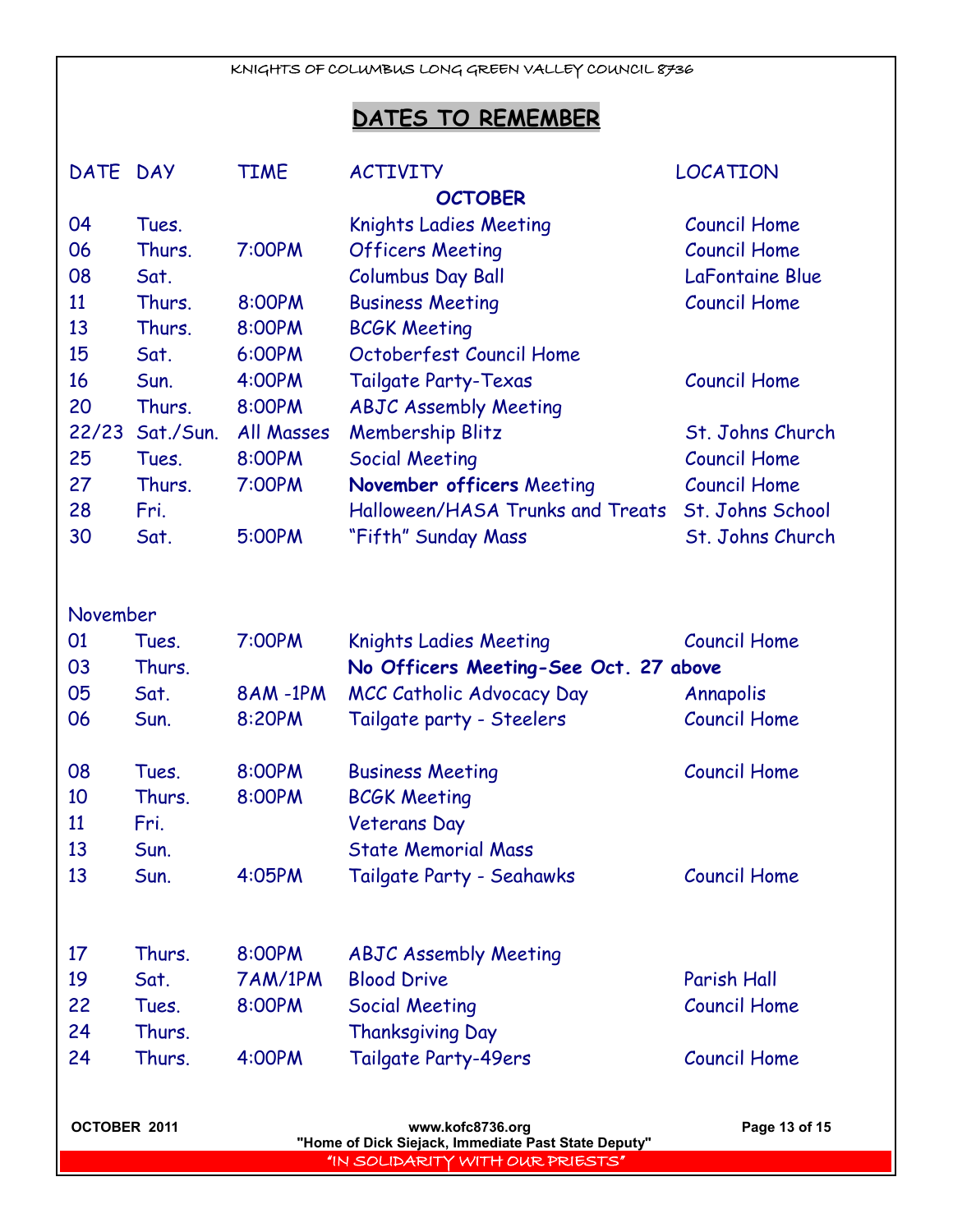**KNIGHTS OF COLUMBUS Long Green Valley Council No. 8736 c/o Tom Zaegel, 3206 Wellington Way, Baldwin, MD 21013.**



# Knights Ladies of Long Green Valley

 **Cassie Wenderoth, President, cassiewenderoth@gmail.com**

Ladies,

The Welcome Back Dinner is right around the corner. The officers have planned what we hope is an enjoyable meal with a short meeting (and remember there are no dishes to clean up.) The dinner is free but we would like you to support Operation Shoebox by bringing such things as foot powder,sunscreen, twizzlers, beef jerky, gum, hard candy, hand sanitizer, granola bars and individual packages of peanut butter crackers. Many have already RSVP'ed, please do so if you have not ASAP. This is a great way to see old friends and make new ones.

Looking forward to seeing everyone,

**Cassie** 

**OCTOBER 2011 www.kofc8736.org Page 14 of 15 "Home of Dick Siejack, Immediate Past State Deputy"**  "IN SOLIDARITY WITH OUR PRIESTS"